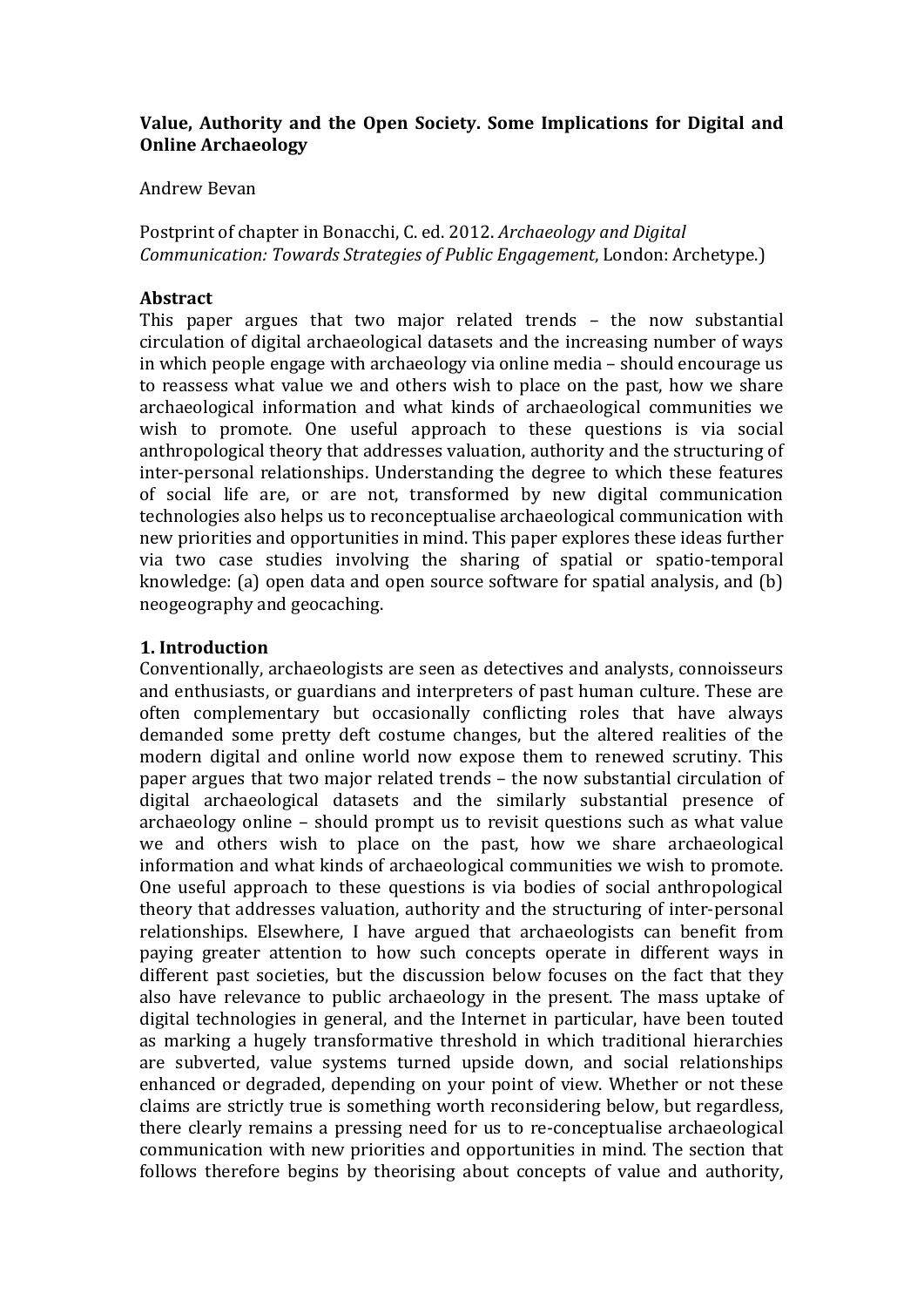with particular attention to the relevance of these concepts for archaeological communication, as well as how this relevance is altered by digital technologies and online interaction. The next section then focuses on inter-personal relationships and questions of individual and group agency, particularly in terms of how these are affected by new forms of physically-remote interaction and collaboration. Finally, I will consider two useful case studies involving the sharing of spatial or spatio-temporal knowledge that have important consequences in archaeology: (a) open data and open source software for spatial analysis, and (b) 'neogeography'.

## **2.'Value'and'Authority**

Value is an ambivalent concept that we ascribe both to tangible and intangible things. It is something we sometimes pretend is objective or innate, but which in fact is not, and something that we can promote as either ethically-progressive or ethically-bankrupt. In fact, it is part of a wider moral economy and English terms such as 'value(s)', 'taste', 'free' and 'worth' carry just this kind of semantic flexibility and moral overtone, as do equivalents in several other languages (Simmel 1900; Bourdieu 1994; Graeber 2001; Miller 2008; see also Bevan 2007: 8–18; 2010). Archaeologists grapple with the term value from a variety of different perspectives. We discuss the value ascribed to objects and landscapes in the past and the degree to which: (a) their character can be understood in terms of the impetus of profit, supply, demand, social signalling, etc., (b) they reflect ethno-taxonomies or particular societal norms, and (c) they are transformed by major changes in technical know-how (e.g. from stone to metal tools). Likewise, museum staff and cultural heritage managers in particular are often asked to pronounce on the relative value of an archaeological site (e.g. for management or conservation purposes) or the commercial value of an archaeological object (e.g. in the ethically fraught context of antiquities trading). In the latter world of cultural heritage management and public archaeology, assessments of value in the present sometimes involve declaring, from a position of perceived authority, that  $X$  is a priceless cultural relic and worth saving for the nation, regardless of effort and cost. At other times, an assessment of equivalence (we have X number of equivalent artefacts in our collection or know about X number of similar type sites and hence further focus on them is not currently necessary) or alternatively of relative ranking is involved (e.g. this locality is worthy of being a World Heritage Site, while this other one is not). Sometimes we can measure such value in more flexible and market-driven ways (e.g.) through visitor numbers, revenue, etc.). The degree to which these different approaches reflect some prevailing ways in which human beings organise their social relationships with one another is returned to in the next section.

In any case, archaeology often retains a strong traditional sense of expert intervention. In the media, our discipline has to some degree always thrived on its ability to usher forward one or more antiquarian gurus who can pronounce definitively on the material and historical value of the past. In a sense its popularity has therefore been under-written by a strong sense of intellectual authority, from Mortimer Wheeler's appearances on *Animal, Vegetable, Mineral* onwards. For the public at large, antiquarian connoisseurship (authority-overold-objects) is the archaeologist's superpower but also often a way for socially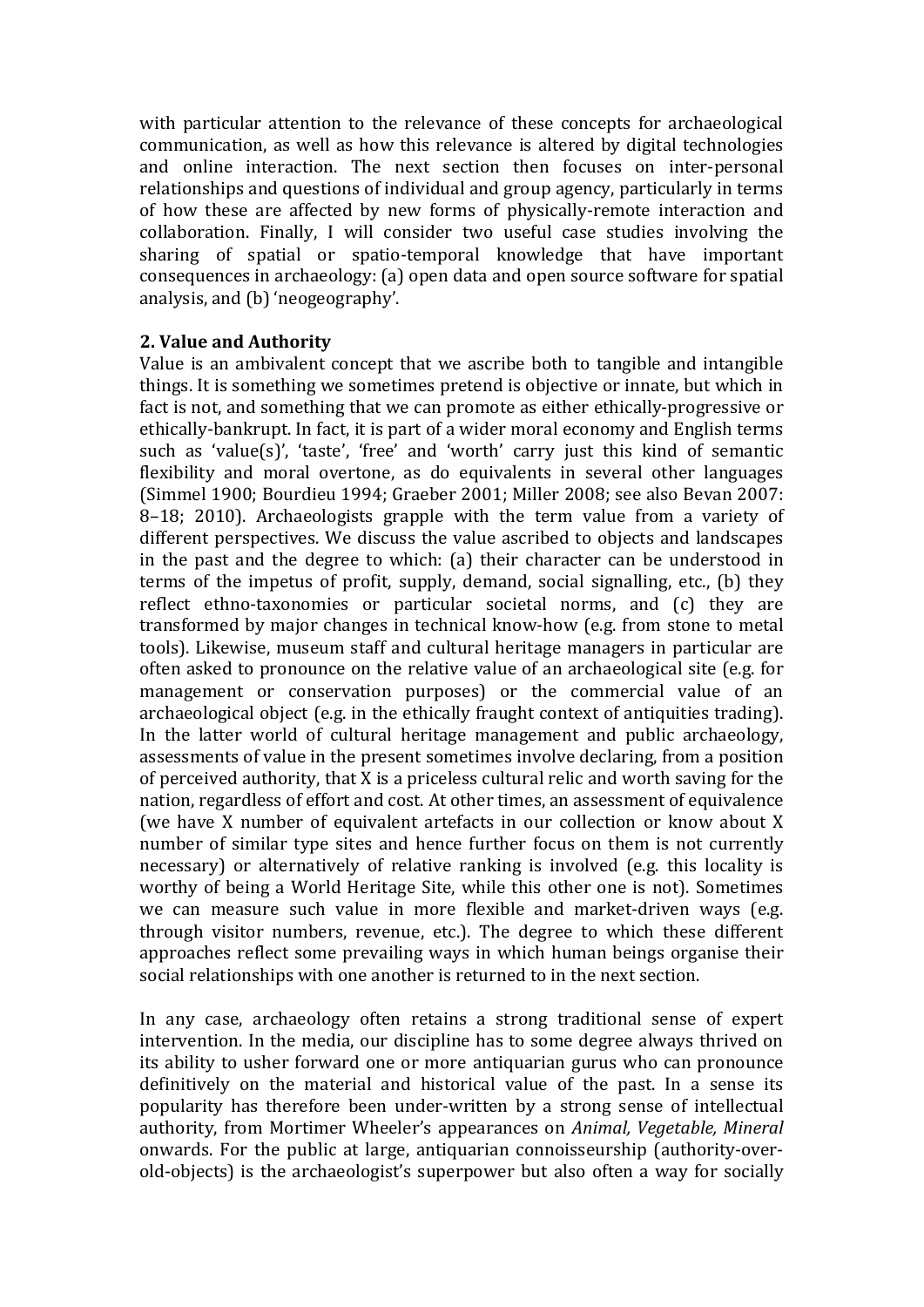aspiring groups to express perceived refinement and social taste, to make claims to powerful lineage or indeed to assert a kind of moral superiority. Furthermore, authority in general (i.e. rarefied responsibility, knowledge and/or power over something or someone), like value, is a powerful but ambivalent term. It possesses an ultimately nebulous and fleeting quality despite society's best efforts to institutionalise it, and is typically something that people both love and hate in equal measure. Individuals claim such authority in a variety of curious ways, via big hats, impressive certificates, fancy badges, appropriate dress, choreographed coronations, etc., and groups have equally innovative authority signalling mechanisms (imposing architecture, ranked uniforms, official affiliation networks, branded product marks, etc.).

Of particular interest for the discussion below is the way in which value and authority are affected by the kinds of mass interaction and mass collaborative creations that are made possible by the Internet. For example, there have been real teething problems associated with how we express value in this brave new online world. The combination of rapidly developing, low-cost, freely shared or illegally pirated creative outputs (including data), have been very unsettling for existing value regimes. For different kinds of commercial venture, the challenge has been how to develop a viable long-term business model, for which a range of advertising-led, pay-for-content, pay-for-service, 'freemium', 'Street Performer Protocols' and/or personal data harvesting strategies have been advanced (Anderson 2009a, and for the ensuing debate Gladwell 2009, Anderson 2009b; see also Kelsey and Schneier 1998). For those less interested in, or sometimes just delaying, the goal of commercial profit (e.g. public sector institutions, charities, academics), the challenge of measuring the relative value or impact of their digital and online efforts (e.g. blogging, web pages, data archives, etc.) versus more traditional outputs has been addressed by adopting specialised digital metrics based on 'nano-endorsements' such as hit counters, hyperlink networks, click-throughs, cloud-sourced reviews, shares, likes, re-tweets and citation indices (Morozov 2011: 99, see also Richardson, this volume: Zimmer, this volume).

Signalling and agreeing on what constitutes authority in an online and datacentric world has raised some interesting challenges and equally innovative solutions. Traditional ideas of authority often evoke a sense of near-blind trust whether this is with regard to secular power, economic decision-making or sources of information (e.g. Divine Right of Kings, the Bank of England, the Oxford English Dictionary, etc.). Authoritative brands of information in particular often drew their traditional strength from a perceived longevity of use (e.g. Encyclopaedia Britannica), but this is now sometimes undermined both by the existence of widely shared digital data and by the structure of human interactions online. Certain equivalent kinds of information loyalty are slowly emerging online, but nonetheless remain harder to pin down given a wider propensity for cloud-sourced knowledge (i.e. information produced by the collaborative offerings and amendments of multiple authors, many of whom are hard to trace as people with trustworthy pedigrees in that particular domain of knowledge). The uncertainty over how best to exploit and be critical about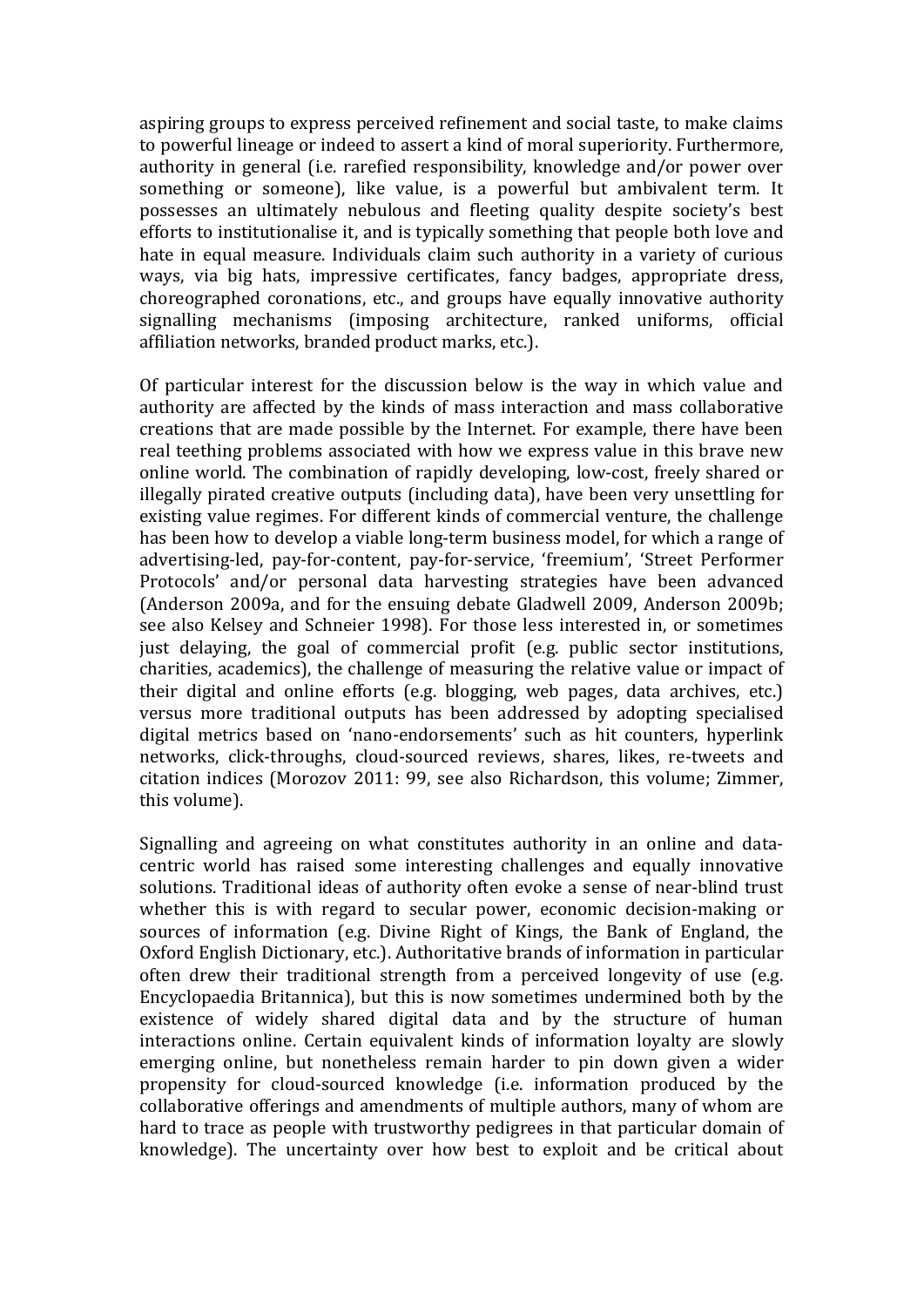Wikipedia<sup>1</sup> as an information resource is a good example (e.g. Magnus 2009; also Thornton, this volume). Further ways in which online authority is preserved and conveyed are through user badges, community standards, compliance certificates and institutionally-explicit URLs.

Digital data offerings (e.g. spreadsheets, databases, spatial coordinates, photo archives, video) also suffer from similar problems of authority. For example, there is not always as clear-cut an end product and various versions can happily circulate for long periods – in theory the latest one is often supposed the be the most authoritative, but the experience is often unsettling for those who are used to the physically-imposed and hence transparent versioning of hard copy publication. Second, even when there is a clear-cut final digital dataset, the latter can thereafter be transformed and used in a wildly imaginative set of new ways, with the original producer potentially having very little control over the results For some this is a freeing experience and immensely creative if properly enabled (e.g. by appropriate metadata, proper open licensing and transparent primary publication), but for others it is a fear- and legislation- inducing problem.

What relevance do these insights have for archaeology? As mentioned above, the authoritative pronouncements of an expert are often something we expect as part of outreach in archaeology. Indeed, they are also built into our recording systems and our academic publication structure. While we might use new media to break these hierarchies down, from the trowel's edge onwards (Hodder 1997), there will probably always remain a creative tension, as our efforts at multilateral engagement can only ever be piecemeal and, if we are honest, often conceal a desire to retain some control over the final consensus or narrative. The next section comes back to how we might approach such issues with regard to digital archaeological data and archaeological communication online.

<sup>&</sup>lt;sup>1</sup> http://www.wikipedia.org/, last accessed 02.09.11.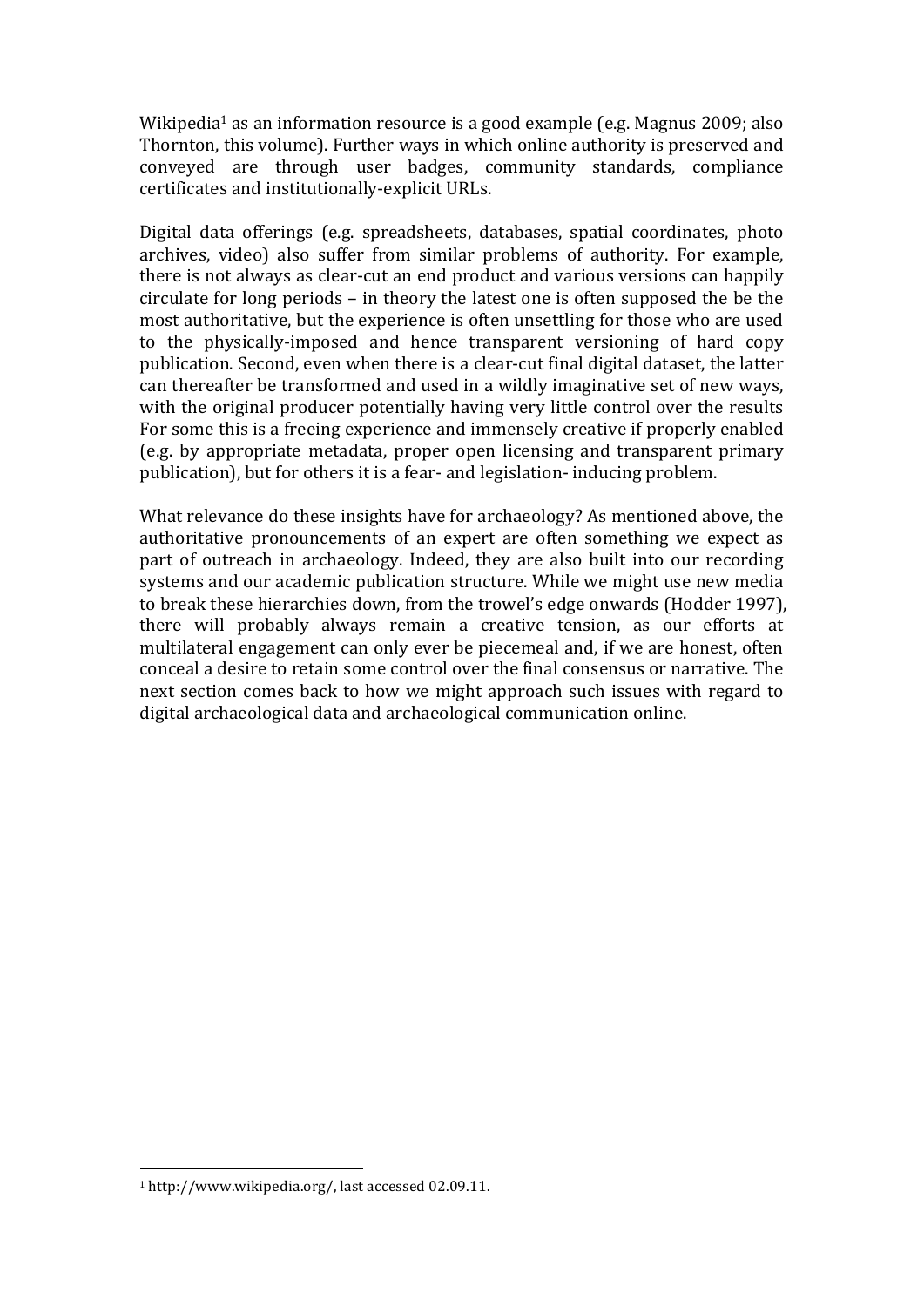

Suppose information doesn't want to be free? Suppose what information really wants is to be meted out in tiny, controlled doses at an outrageously high price?

Figure 1. A Noise to Signal cartoon (riffing on Stewart Brand's well-known aphorism 'information wants to be free') that nicely captures the fraught relationship between value, authority, information flow and the structure of social relationships (with the kind permission of Rob Cottingham, http://robcottingham.ca/cartoon [last accessed 02.09.11]).

## **3. Agency and Social Relationships**

All of these issues to do with value and authority reflect the wider social context of human relationships both online and offline. The simple challenge behind any relationship involving two or more people is how to establish some predictable ground rules for how to behave in a given social situation. People use a wide range of contingent cultural cues – involving objects, dress, language, spoken inflection, spatial and temporal context – to make sure everyone can coordinate their behaviour appropriately. When these cues fail and people's behavioural rules and relational expectations conflict, they become offended and/or are disapproving (see also Appadurai 1986: 14–16; Kopytoff 1986; McGraw and Tetlock 2005; Pinker et al. 2008; Tuk et al. 2009). So, for instance, the monetising of objects originally acquired as significant personal gifts involves actions and actors that often frowned upon (e.g. pawning a wedding ring or a family heirloom). When such an act does occur, it is at best assumed to be personally traumatic for the seller or at worst greeted with outrage. This takes us back to the semantic flexibility of words such as value(s), taste, free and worth that convey a subtle combination of economic, social and moral messages.

The different conceptual models which people use to coordinate their interpersonal relationships has been the subject of anthropological enquiry for over a hundred years at least (e.g. see some of the classifications advanced by Douglas, Mauss, Piaget, Ricoeur, Sahlins, and Weber amongst others: Whitehead 1993: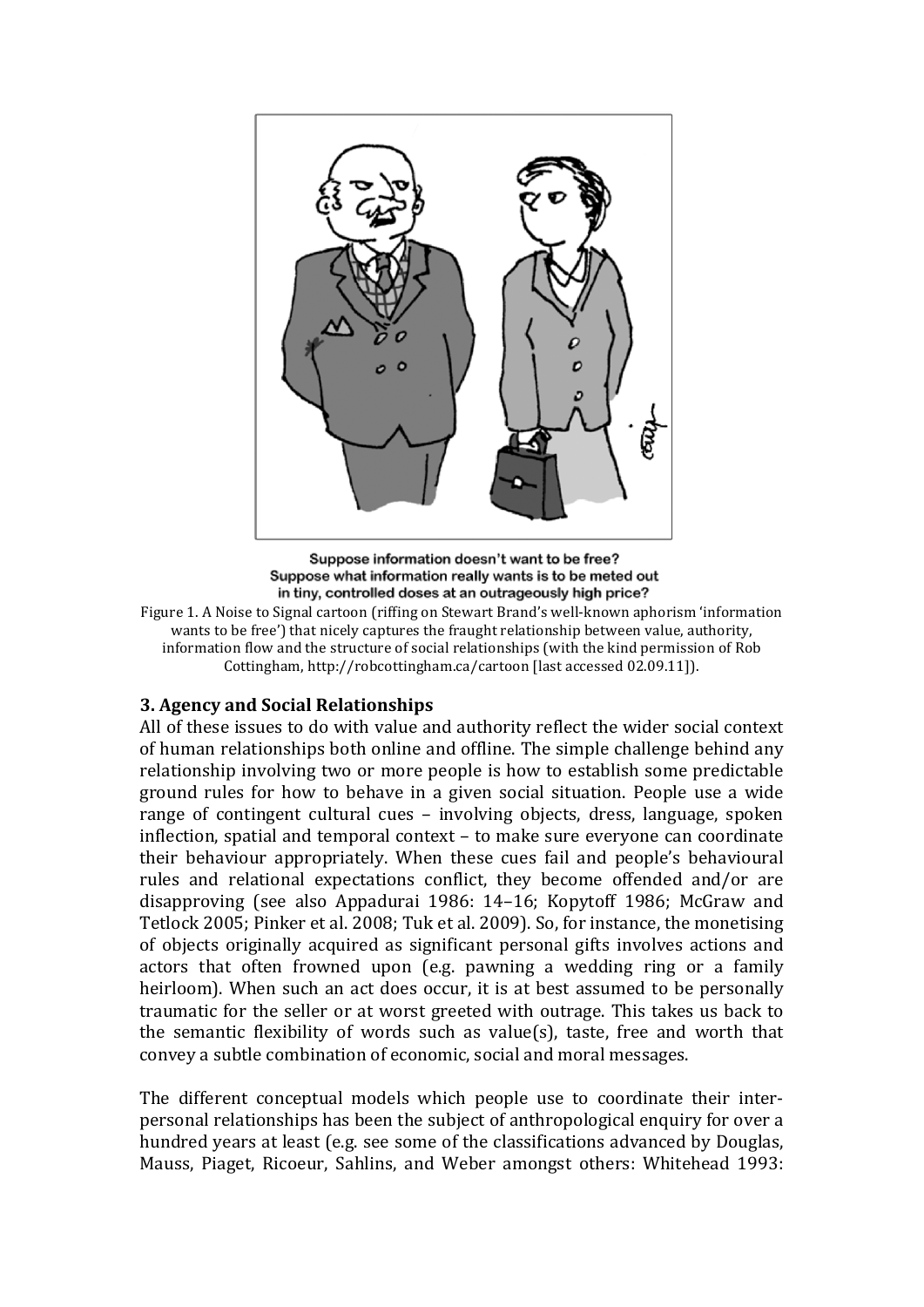11–12). In particular, Alan Fiske's suggestion  $(1991; 2004)$  of four main structuring models for human relationships is a useful starting point for thinking about archaeologists' interactions with each and with the wider public. Depending on the context, people can agree to interact via: a) undifferentiated relationships of inclusion or exclusion (what Fiske terms 'communal sharing'), b) ordered relationships of unequal status ('authority ranking'), c) peer-to-peer relationships ('equality matching'), or d) certain very flexible kinds of metrical relationship ('market pricing'). Different kinds of human communities clearly prioritise these in different ways and give them culturally-relative shapes, but there are good reasons to think that they also reflect some innate human proclivities (e.g. Haslam 2004).

It is fair to say that prevailing wisdom (and some of the commentary in the previous section) sees the Internet as an environment that heavily promotes relationships coordinated via the first of these four social logics ('community sharing'), sometimes at the expense of relationships that were previously modelled via the other three. Web-based technologies (collaborative information, search engines, blogs, social networking, discussion groups, etc.) are often seen through a very cyber-utopian lens (Morozov 2011: xiii), as things that promote democracy of action, subvert traditional hierarchies, undermine existing commercial regimes and encourage new virtual tribes (see also the next section). A useful question however to raise in passing is whether all of this represents a truly different configuration of social relations or has simply been an unusually free-spirited pioneer episode, prior to the re-establishment (or dissembling the continuing operation) of a wider set of traditional social mores (see especially Barbrook 1998; O'Neil 2009, Lanier 2010)?

In answer to the above question, it is first worth re-emphasising that there undoubtedly are certain technological features of the Internet as we have it today that promote acts of sharing and broadly egalitarian interaction. One is the very low costs and largely unrestricted character of online information flow, at least in western countries. Related to this is also the massive reduction of many of the traditional tyrannies of geographical distance, at least for certain individuals in certain favoured social and economic contexts (e.g. Castells 2000). Another is the fact that online interaction, as currently configured, can easily dissolve or disrupt traditional, physically-embodied forms of human agency in favour of new or different online forms. Not only are there instances of character impersonation (with both positive and negative consequences), but also of companies tweeting as individuals, individuals fronting as companies and 'communities' without any physical coherence or geographic proximity (e.g. ones of shared experience, endeavour or culture). As ever in cases of surprisingly intense social interaction and ambivalent identity, the fallback behavioural model is that people often emphasise neighbourliness and the politics of the small village (for a similar choreography of long-distance elite contacts in the Bronze Age Mediterranean, see Bevan 2010: 44-5, with further references). This hyper-local thinking, whether the topic is in fact large or small, is arguably something that archaeology could foster more aggressively.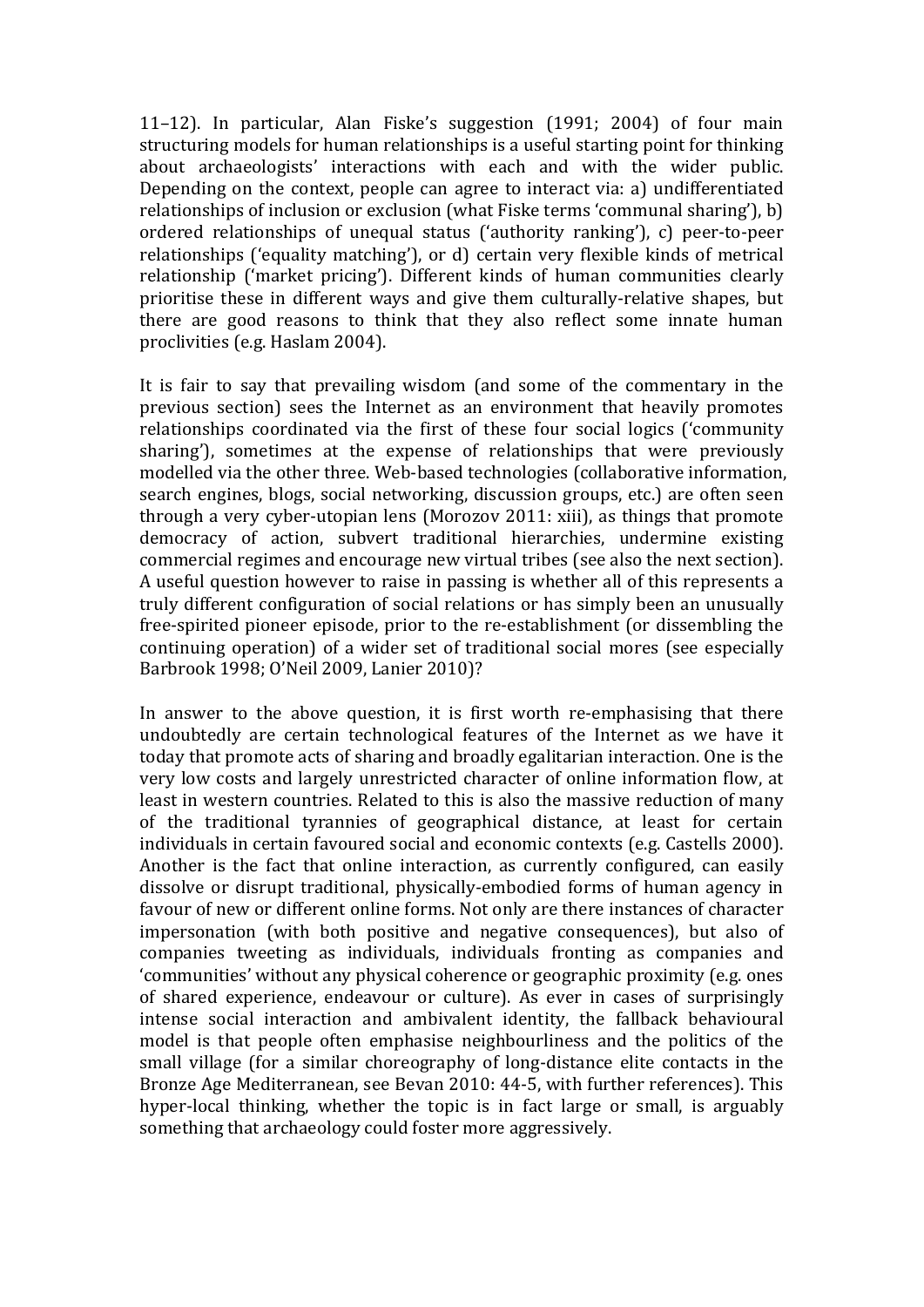In any case, of additional relevance to archaeologists is the increased degree of agency that can adhere to virtual archaeological artefacts online – a picture or 3D model of a decorated pot, can for example, often tell you information about itself, can interact with the online user in a variety of ways, can have a pseudo-physical presence in one or more online worlds, can have a Facebook page, can be tagged and monitored via location-based services, etc. We should see these newly empowered archaeological objects as an enormous opportunity: just as tangible culture in the physical world is often used by people to promote certain views of themselves and cue for certain kinds of relationships with others, so online objects have the potential to do something similar. If we can produce sufficiently attractive online avatars for archaeological objects (or enable others to create their own) then there is no reason that they will not be invoked by the public as part of their online social personas, just as photos, video, page styles, group or campaign memberships and topical experiences already are on sites such as Facebook. 2

While the above technological affordances are indeed responsible for the communal sharing ethos pervading many interactions online today, they do not necessarily reflect a hard-wired feature of digital technologies in general or even of the Internet in particular. Digital technologies can, of course, also foster very hierarchical forms of surveillance (e.g. via remote sensing, video, location-based services) as well as very extreme forms of market pricing (e.g. the automated and semi-automated exchanges that make up an increasingly large slice of the commodities trading market). Untrammelled online access still relies on infrastructure that can be controlled, with effects that could also promote one or more of the other relational logics discussed above. Likewise, it is clear that a more diverse range of social relational models *are* emerging online or have been there all along but have gone little-noticed (see the excellent, O'Neil 2009). Certain online relationships require careful tit-for-tat and/or reciprocal ('equivalence matching') behaviours to build trust (e.g. Steinmueller 2005). People gain ranked forms of status over one another in all sorts of ways online: for example they can receive extra permissions, earn user badges, become the 'mayor' or 'sheriff' of a physical location in a virtual space, if they are popular among other users, flag/moderate inappropriate comments in a list, visit a location regularly, or buy premium levels of functionality. All of these lead to a sharper hierarchy of users, on top of the fact that there already exists a geographically and economically skewed hierarchy due to different speeds of, and limitations on, Internet access worldwide. Rightly or wrongly, 'sharing' is a concept whose social boundaries online are also now being redefined legally, with strong calls in some quarters for greater restriction (e.g. via digital rights/restrictions management; e.g. Stallman 2010 for a strongly opposed position). As the range of business models for the monetisation of online spaces and products has developed, various forms of market led transactional relationship have also become more common, and virtual worlds such as Second Life<sup>3</sup>, if anything, have been more rather than less commercial in ethos. It is thus

<sup>&</sup>lt;sup>2</sup> http://facebook.com/, last accessed 02.09.11.

<sup>&</sup>lt;sup>3</sup> http://www.secondlife.com/, last accessed 02.09.11.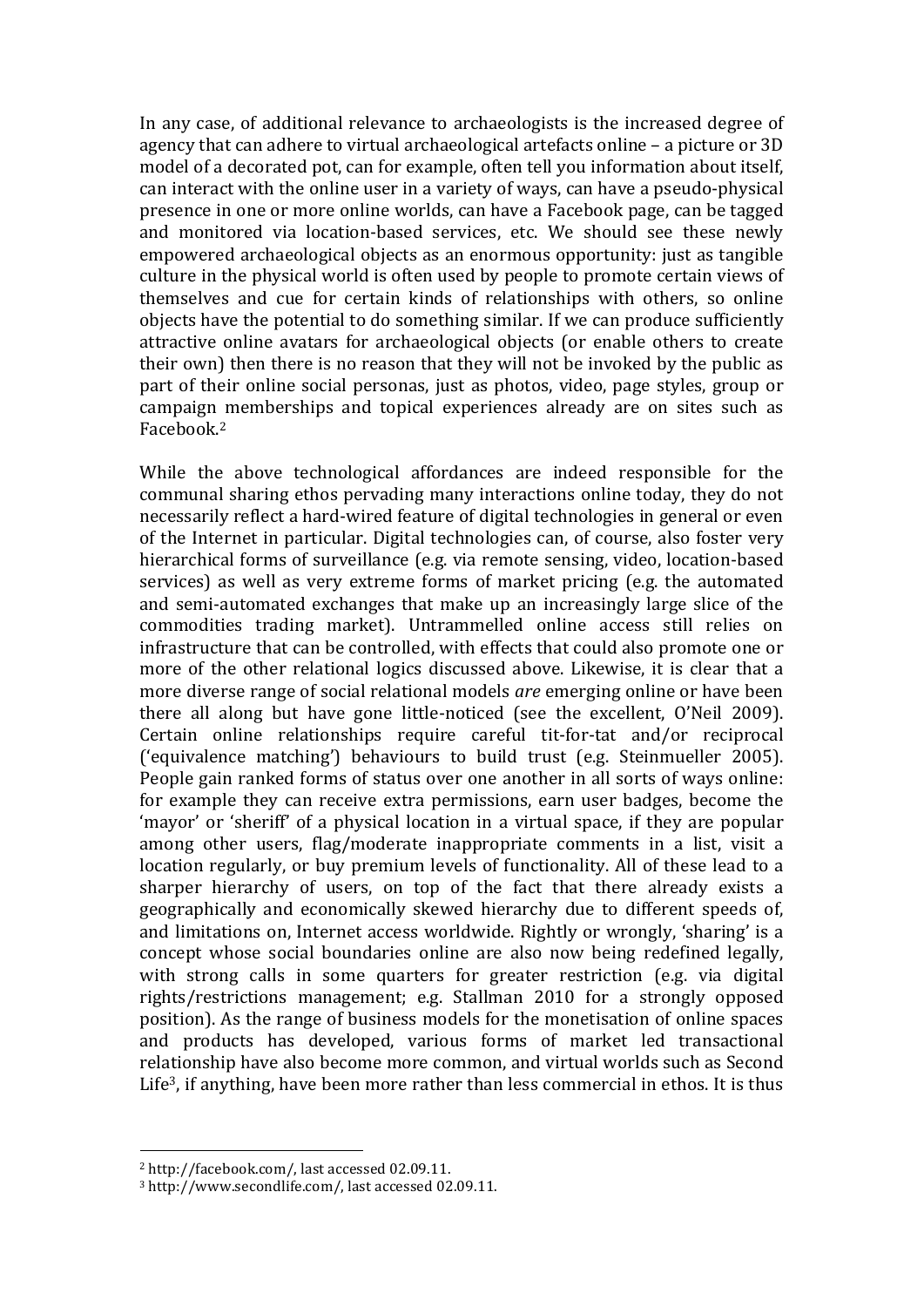highly likely that the same sense of outrage about mis-communicated relational intentions will also become an ever more common feature of online life.

The relevance of these sociological insights for archaeology should hopefully become clearer still in the case studies below, but a general point to make at this stage is that it would be short-sighted to assume that archaeological communication online will grapple with anything less than the full suite of relationships and agendas. The value and authority of archaeological data in digital form or of online archaeological outreach initiatives is something to be argued over just as it is in real life, and the key is an explicit understanding of the kinds of academic and public cooperation (in short, the kind of social relationships) that we might wish to foster.

## **4.'Open'Communities,'Open'Data'and'Open'Source'**

With these broader issues of value, authority and social relationships in mind, it is worth having a look at the first of two case studies that consider some spatial or spatio-temporal resources that are increasingly relevant to archaeologists. At the moment, there is a huge emphasise on 'openness' in various areas of public and private life, engendered in part by the community sharing norms that currently prevail online. Hence we can talk about initiatives that promote 'open societies' (e.g. fostering democracy and greater communication) or open access (e.g. to academic publications in archaeology, see Carver 2007), open software and data exchange, etc. In particular, I want to focus here on a two sub-themes of the open digital society and archaeology's role in it: a) a growing emphasis on the dissemination of digital datasets under very liberal use licenses, and b) the sharply increasing importance of software distributed under similarly generous licensing and for which the source code is visible to, and modifiable by, everyone.

In academic archaeology, as in many other disciplines, it is fair to say that the publication of 'data' remains the afterthought and the very poor cousin of more discursive publications, despite the clear interpretative and design input involved in generating the former (i.e. 'raw data' is usually a misleading term). This situation is, I would argue, very likely to change to a more balanced emphasis in the near future (see Hole, this volume). At any rate, open archaeological data can be thought of as part of a wider realm of welldocumented and largely unrestricted knowledge ('from sonnets to statistics, genes to geodata' as one major advocacy group styles it<sup>4</sup>), and there is by now a substantial move towards making archaeological data freely available in this manner, and several initiatives to promote good practice.<sup>5</sup> One particular driver for open data in general is the growing assertion of a citizen's democratic right to access, re-use and re-distribute digital data collected partly or wholly with public tax money. Hence government bodies increasingly now release spatial (and other) datasets free of charge and with very limited use restrictions, while academic funding bodies often insist on a clear plan for digital archiving in a suitable repository. Making data available under Creative Commons<sup>6</sup> or Open

 $4$  http://okfn.org/, last accessed 02.09.11.

<sup>&</sup>lt;sup>5</sup> e.g. The Open Knowledge Foundation Archaeology Working Group.

http://archaeology.okfn.org/, last accessed 02.09.11.

 $6$  http://creativecommons.org/, last accessed 02.09.11.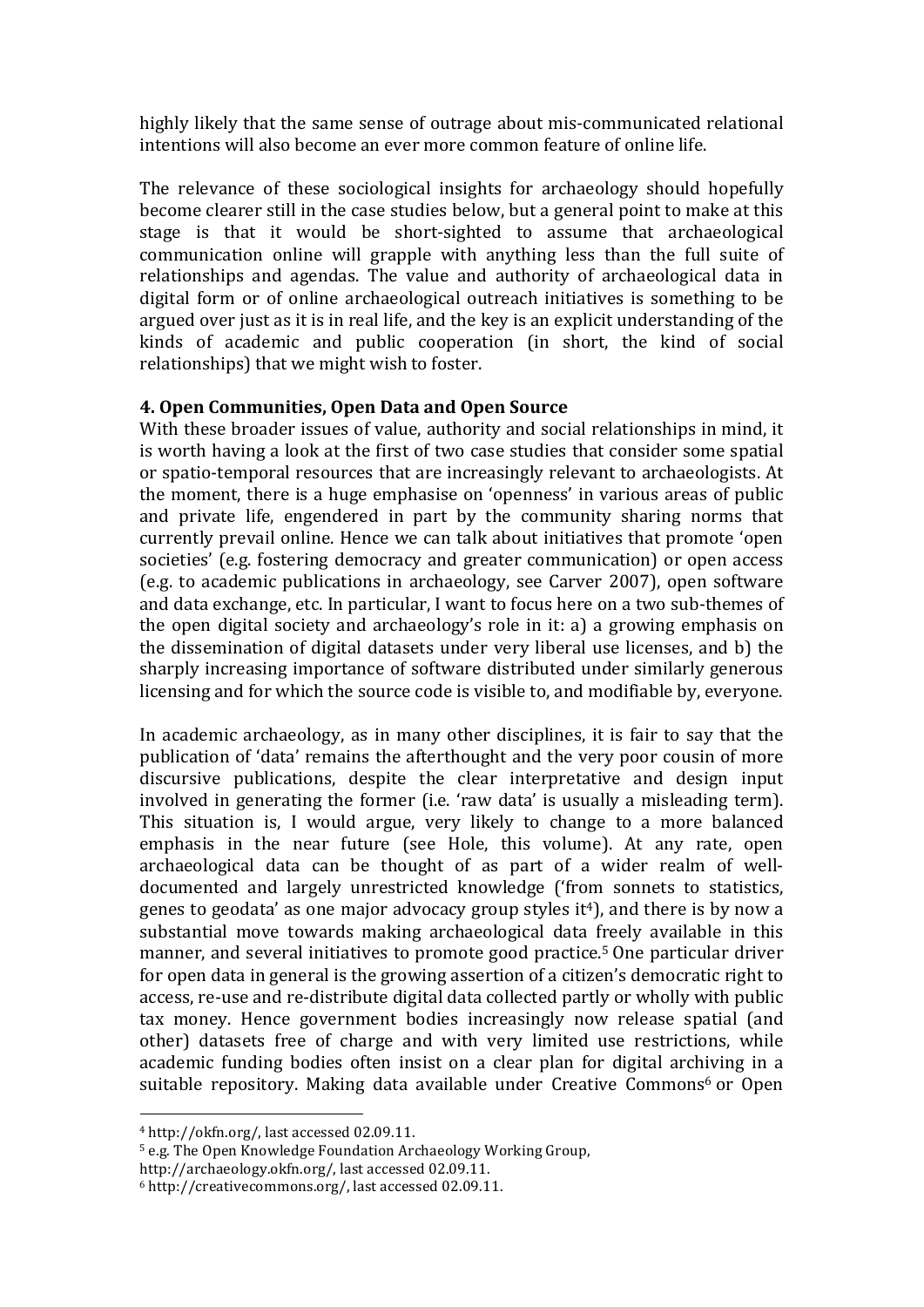Data Commons<sup>7</sup> licenses (that offer a range of generous options for onward use, often stipulate no restrictions, or only the requirement of proper attribution) is now very popular as is the use of a range of international, national and subjectspecific data archives (e.g. the UK Archaeology Data Service; $8$  also Kansa and Kansa 2011; Richards et al. 2011).

Moral and practical arguments about property underpin most perspectives on data dissemination and the debate is often ideologically framed in the context of resource rights, and particularly the idea of resources held by everyone versus those controlled by a few. The historical and archaeological point of reference is typically the shift from 'commons' land to enclosed land in Medieval England and one frequently-invoked morality tale is that of the 'tragedy of the commons' in which individuals acting in their own self-interest gradually exhaust a finite shared resource, even when it might be in everyone's longer-term interest to husband it more carefully. Open data, access and software initiatives emphasise the continuing value of resources held in common (and hence are in step with other concerns about shared resources such as those associated with the global environment), and seek to develop communities whose ethos, amongst other things, avoids or manages tragedy-of-the-commons situations. One important point is that data is for all intents and purposes an infinite resource and hence not something whose sharing poses the same risks as a plot of land. It is useful to also think of a tragedy of the anti-commons (Heller 1998), where notions of private ownership over a resource are dominant, but where these individual rights of use are so disaggregated into a host of small permissions that they are inadequate on their own to facilitate practical use of a resource (e.g. due to an over-proliferation of licensing restrictions) and stifle all forms of coordination (see also Yakowitz 2011).

Archaeology is a discipline that produces substantial amounts of data with a very clear spatio-temporal quality (i.e. typically with dates of production, deposition, and/or recovery, as well as locations). While the particular qualities of temporal data in archaeology offer their own important academic challenges (Crema et al. 2010), it is the spatial aspect of these datasets that pose the most challenging problems for those who espouse (as I do) a very open approach to dissemination. One of the well-known fears of complete sharing of georeferenced archaeological datasets is that they will promote some kind of spatially-enhanced looting (e.g. Ur 2006: 37-8; Parcak 2009: 224).<sup>9</sup> This gets especially tricky of course when our open data efforts cross modern political borders: consider for example, the now regular practice of international research projects publishing fairly high resolution mappings of archaeological sites in a different country. The unrestricted publication of the project's digital results and the retention of the physical archaeology in-country goes some way to addressing a traditional 'colonial' problem of the expropriation of national heritage. However, a different

 $7$  http://opendatacommons.org/, last accessed 02.09.11.

<sup>8</sup> http://archaeologydataservice.ac.uk/, last accessed 02.09.11.

<sup>&</sup>lt;sup>9</sup> It is ironic that, while there are a whole range of non-spatial datasets such as material science analyses, radiocarbon dates, artefact databases etc., that do not raise any looting concerns over any spatial component, initially these were perhaps more rarely made available under open licenses than spatial datasets.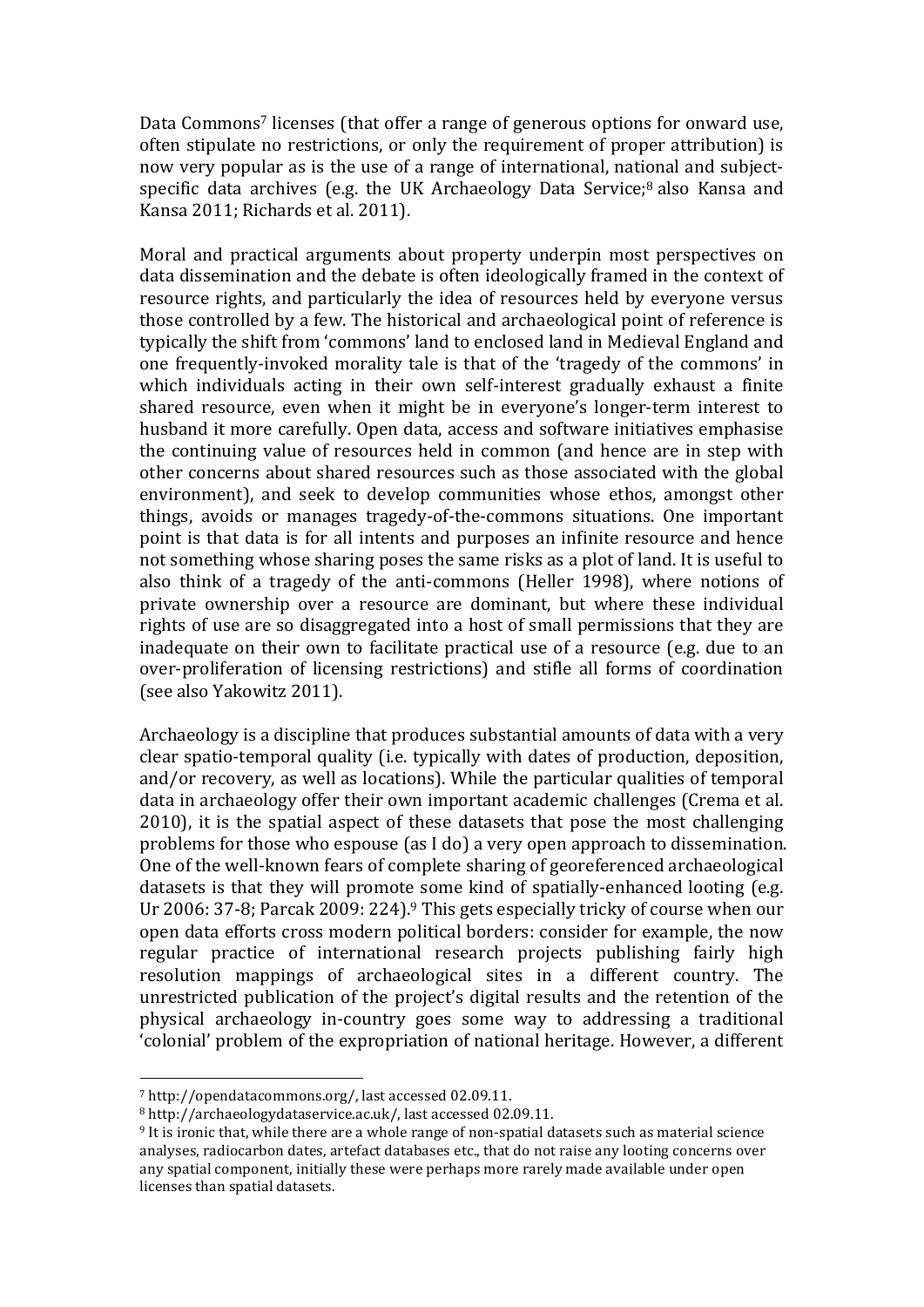kind of digital plunder arguably persists if we fail to consult with local heritage authorities about how untrammelled access to spatial data might facilitate forms of accurate looting that they are ill-equipped to counteract. Behind such conundrums is a much older and wider archaeological problem linked to the sociology of property rights: who gets to decide how to restrict or share archaeological information (or indeed artefacts)? Is it done for the good of the individual, the community, the state or the world and what happens when these interests collide?

One sensible interim way to handle the problem is to degrade the spatial locations made available with open datasets (i.e. round-off the precision to, for example, the nearest kilometre), but allow affiliated academics and other vetted users access to full spatial resolution data upon request (e.g. the approach adopted by the UK's Portable Antiquities Scheme<sup>10</sup>). While the creation of twoor more tiers of access is not ideal from an information-should-be-free point of view and could conceivably lead to unfortunate kinds of gate-keeping, at least it responds decisively to the issue, rather than using it as an excuse for locking the information away in a cupboard. More broadly, the problem of spatial precision in open archaeological data recapitulates in small-scale, wider privacy and protection debates about holding back certain categories of personal, military, state or diplomatic information from full public disclosure (e.g. the challenge posed by Wikileaks<sup>11</sup>). What is clearly missing but very necessary for the dissemination of spatial data in archaeology is a careful risk-utility analysis (a good model is recently conducted risk-utility study of how to release data which respects the anonymity of individuals but does not aggregate or blur the data so heavily that it loses all analytical potential; Yakowitz 2011). In fact, the widespread fear amongst archaeologists that greater looting will result from freely available spatial data (i.e. of cases where looters have used the digital data of archaeologists as a superior guide to their looting than local knowledge) is at present a largely theoretical argument in need of further documentation and too often simply invoked as a plausible-sounding reason not to making any data available whatsoever. To reiterate, we may conceivably risk much by making precise archaeological locations widely available, but the magnitude of this risk is at present wholly unknown, and we also stand to lose a great deal by imposing too many spatial restrictions. Furthermore, in many cases, the issue is slowly being taken out of our hands by the fact that site visitors with cameras, hikers with GPS, metal detectorists, locals promoting their community heritage, and the enthusiastic uploads of archaeological fieldwork participants can now contribute fairly precise locations of cultural heritage finds and sites to Google Earth, etc.

Another important aspect of open knowledge in a computing environment is the right not only to use computer software without a fee, but also to inspect the source code from which it was built, alter such code and pass on in either modified or unmodified versions without any licensing restrictions. Under various names, open source software has been popular amongst certain groups of computer scientists for a long time, but has only become better known

 $10$  http://finds.org.uk/, last accessed 02.09.11.

 $11$  http://wikileaks.org/, last accessed 02.09.11.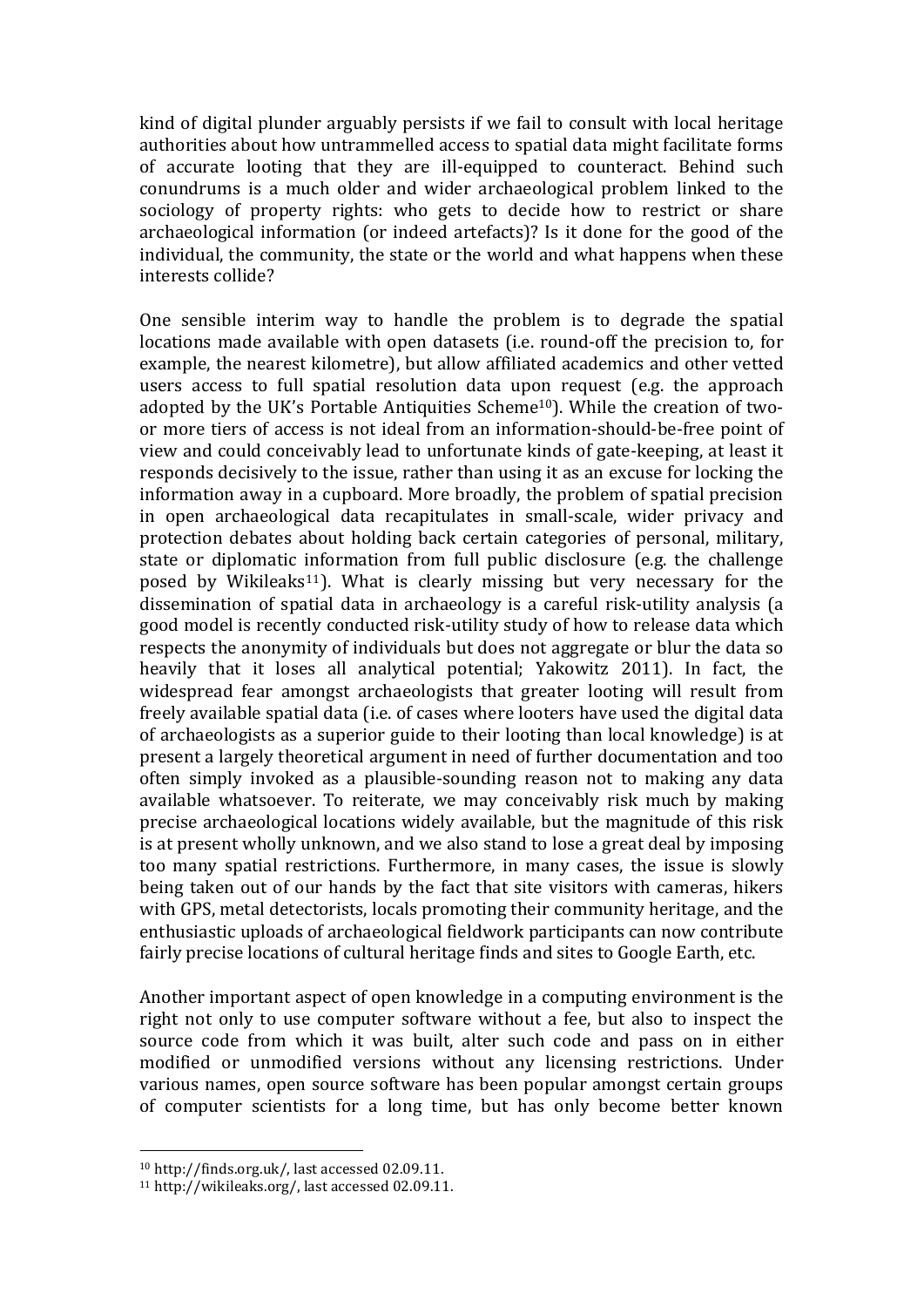amongst the public at large over the last decade or so. In fact, arguments about the semantics of the term itself evoke just the same moral and practical ambiguity discussed above: the software has been called 'Free', 'Open Source' or 'Free/Libre and Open Source' (with acronyms such as FOSS, FLOSS, F/LOSS): one characterisation of such software is that is akin to 'free speech' not 'free beer' (i.e. a basic right rather than a giveaway; e.g. Stallman 2009; also Berry 2008). Open source software explicitly contrasts itself with closed source and/or proprietary software, in terms of its code development, testing procedures and dissemination practices (e.g. Raymond 1998). Two major bugbears for those promoting open source software are the 'black boxes' produced by commercial closed source alternatives (where the exact working software algorithms are not visible to the end-user) and 'vendor lock-in' practices (where it becomes difficult for users to switch to other software once they have bought into one company's solution, e.g. by promotional licenses, proprietary formats, etc.)

The peculiar collaborative communities behind open source software are arguably part of the broader set of digital sharing economies mentioned above (what von Hippel 2005 calls a 'free revealing' strategy). Overall, open source projects have been variously likened to a gift and homesteading economies  $(Ravmond 1998: 65-111;$  albeit unlike the Maussian reciprocal gifting familiar to many anthropologists), guild systems (Coleman 2001), 'cooking pot' economics (Ghosh 1998) or a kinship system (Zeitlyn 2003). Regardless of these distinctions, the normative view is they are or should be largely volunteerist, meritocratic and driven by reputation-based competition, community-minded but sometimes tribal, democratic but with a strong sense of mentoring relationships and intellectual lineage (see also Berdou 2011). Most projects therefore fall very comfortably into Fiske's model of 'community sharing' (see above). People who relate to one another in this general way often emphasise membership of a carefully defined in-group (e.g. the family or the small village providing a common metaphor for the way these relations are framed). Members of the community are often prepared to perform altruistic acts and possessions may often be shared at need without any perceived accounting, specific taboo behaviours are sometimes present that reinforce group cohesion, and ostracism is a common mechanism for dealing with conflict situations.

While the above description is both the ideal- and the stereotype of open source communities, real projects are often more complicated and increasingly so (see O'Neil 2009: 93-168). First of all there is usually a clear hierarchy of decision makers (with lead developers, other developers, code testers, translators, users, etc.). Second, certain groups have so far been underrepresented in open source projects: for example, several studies have suggested that an unusually small fraction of participants are female, particularly amongst the actual programmers (and fewer proportionally, it seems, than female in commercial programming roles: Nafus et al. 2006). Likewise, there are, in fact, a variety of F/LOSS forms, including some initiatives that are promoted and largely developed within corporations, and others primarily driven by non-commercial cooperatives. While these two spheres can produce quite different authority structures and exchange mechanisms, they lead to examples of hybridisation in either direction (Söderberg  $2008: 137-55$ ; Berdou  $2011$ ). There have also been efforts to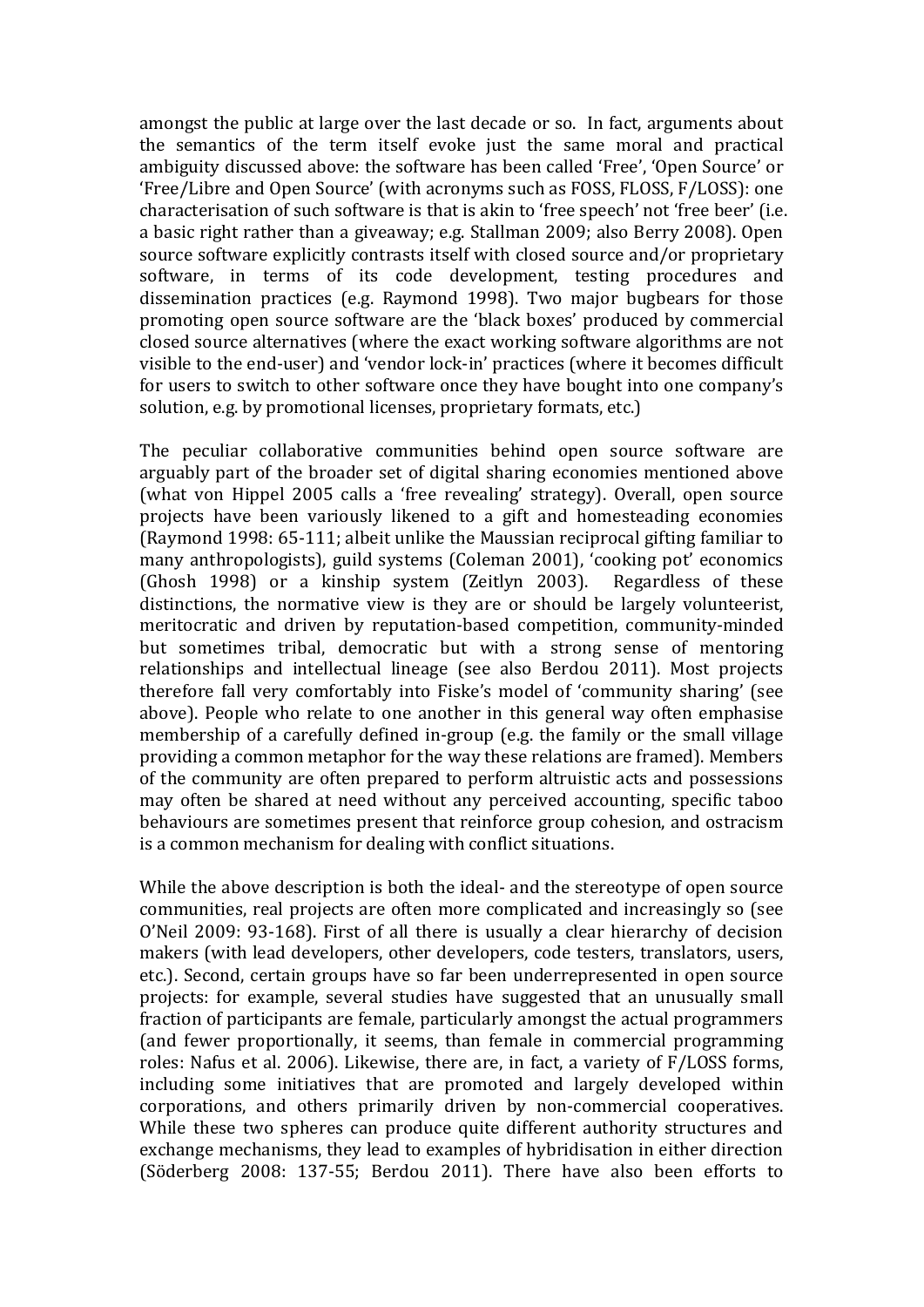incentivise open source development via either money offered by companies for the best solution to one of their problems (e.g. the GNOME Bounty Hunt, which led to discontent within that particular community over the way workflows were being distorted: Berdou 2011: 61-66) or sponsored mass coding initiatives (e.g. Google Summer of Code<sup>12</sup>).

The above should make clear that open source software communities are more complicated in practice than they initially seem. Yet the opportunity presented by open source remains hugely important for archaeology. Currently, while there are archaeological contributors to a range of major open source projects (e.g. GRASS, <sup>13</sup> gvSIG-CE, <sup>14</sup> R, RePast <sup>15</sup>), the vast majority of archaeological practitioners use commercial software (for the GIS preferences of UK sites and monuments records, see Bevan and Bell 2004), which means that it has comparatively difficult for them to tailor methods to explicitly archaeological research questions (for a discussion of this issue, see Lake et al. 1998) or use more advanced techniques in poorly-resourced countries without major institutional support to cover licensing. Put simply, archaeology is a niche market. If we considered a hypothetical frequency distribution of spatial software users by their net financial outlay on licences, archaeologists would be very much on the 'long tail' of very small-scale consumers (for the latter concept in Internet-enabled economics, see Anderson 2006). We therefore need to engage with open source solutions as much as possible, as the code availability and development structures of such projects are far better suited to (occasionally) fostering the specific scientific needs of our discipline.

#### **5. Place, Reinvented and Recolonised**

The second case study considered here addresses the implications for archaeologists of a different, looser kind of openness, which has been promoted by the cloud-sourcing of geographic knowledge and the geo-social networking of modern online individuals. The former practice is often now called 'neogeography' and refers to various kinds of locational information created by individuals or communities who are typically neither paid for it, nor experts. It is an approach to mapping and publishing rich location-based content that is very much enabled by so-called Web 2.0 technologies and has taken an especially dramatic turn with the emergence of virtual globes or earth viewers (e.g. Google Earth,<sup>16</sup> Nasa Worldwind<sup>17</sup>) over the last seven years or so. More generally, there has been a flurry of 'geotagging' (giving locational information datasets such as digital photographs or video that is otherwise not map-like in character) and 'georeferencing' (situating a map or aerial photo in correct absolute 2D space), as well as the emergence of a host of other automated or semi-automated ways in which geographic information is captured and made available online.

 $12$  http://code.google.com/soc/, last accessed 02.09.11.

 $13 \text{ http://grass.osgeo.org/}$ , last accessed 02.09.11.

 $14$  http://gvsigce.sourceforge.net/, last accessed 02.09.11.

 $15$  http://repast.sourceforge.net/, last accessed 02.09.11.

 $16$  http://earth.google.co.uk/, last accessed 02.09.11.

 $17$  http://worldwind.arc.nasa.gov/, last accessed 02.09.11.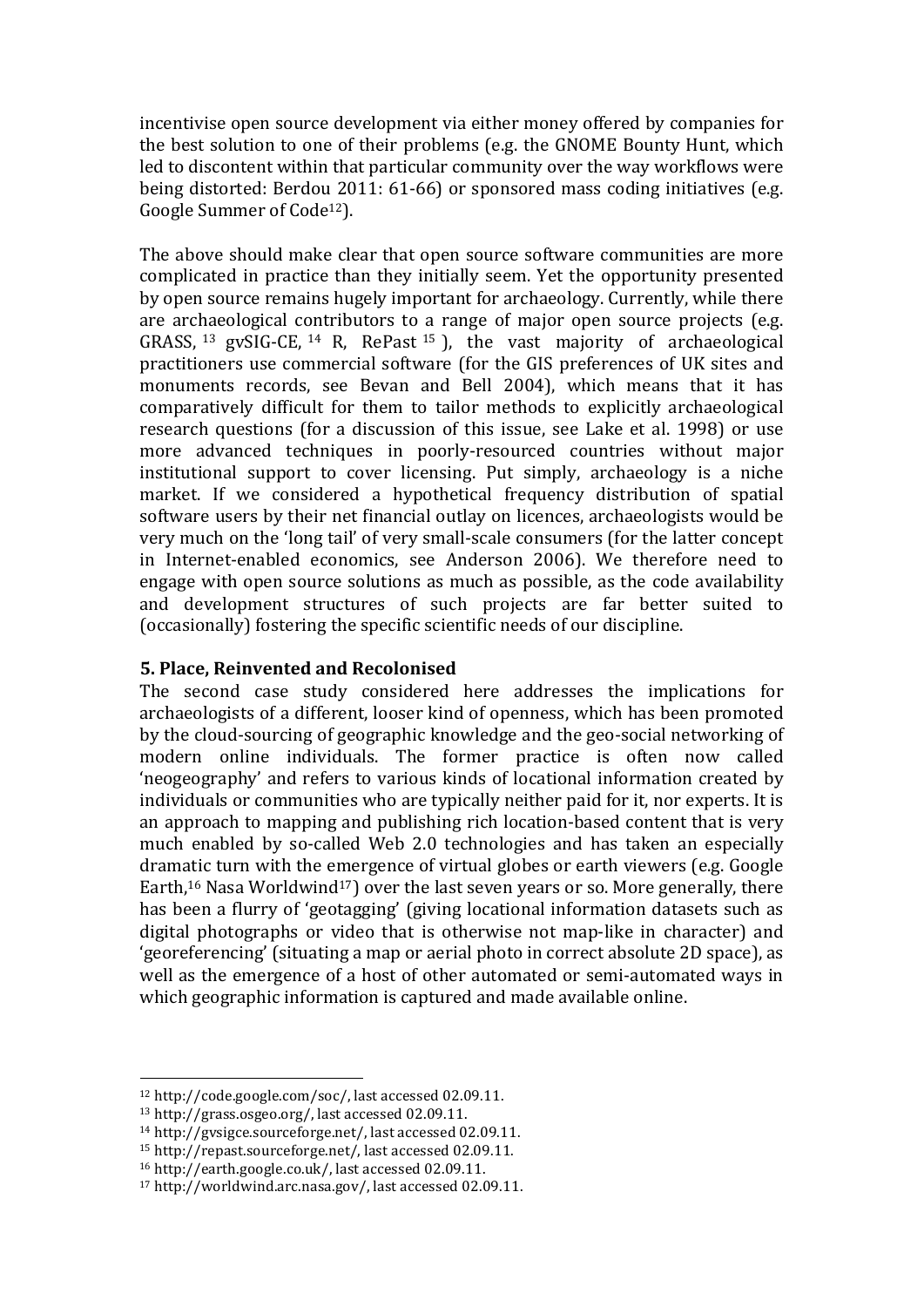Neogeography, as Michael Goodchild points out (2009: 82), implies a quite different way of learning about spatial phenomena and promotes a kind of citizen science in which simple to moderately specialised recording and observation (counting, coarse-scale georeferencing, etc.) can be contributed by individuals without formal training. In some ways, neogeography poses a challenge to the traditional one-to-many, 'authoritative' outputs of the professional cartographer and is thus another example of an emancipatory, community-sharing ethos online. However, in other ways, it is merely part of a more widely diminishing distinction between the producer and consumer of goods (in this case, of maps) in present-day commerce and capitalism (Thrift) 2006). For archaeologists, Google Earth dramatically lowers the costs of landscape research design and rapid public engagement, but it also is becoming a way of producing quick and easy coordinate data on the location of archaeological sites. In fact, the latter is a highly problematic practice, not because of the 10-30m absolute positional inaccuracies often present in even the higher resolution imagery, but because these base datasets remain under strict copyright, as do the polygons and placemarks produced by users from them. $^{18}$ The onward use of such spatial data, outside of the original software and for commercial or academic purposes, may often be hard to identify (and thus likely to continue), but it is still technically in breach of current copyright law. This is also a relational faux pas, between the happily egalitarian consumer and various rights-aware producer, that is unfortunately just waiting for its day in court.

In any case, a related example of new location-based activity with which archaeology will need to engage enthusiastically but carefully in the future is geocaching (e.g. in archaeology and museums: Gray 2008; Witcher 2010). Geocachers use GPS to record the location of small boxes of items that they have placed somewhere out there in the physical world. They then upload the resulting coordinates of the cache, and allow others to search for and rediscover it via similar methods. Often, the token objects in the cache are taken and replaced by others of equivalent minor value. People log their rediscoveries both in a physical notebook kept with the cache and thereafter also online and an online community develops around both this direct experience and the wider one that often involves an individual, family and/or group on an outdoor hike or day-trip. At the time of writing, one of the main geocaching websites claims that there are 1.5 million active caches and over 5 million registered geocachers worldwide, with 5 million logs of rediscovered caches in the last month alone.<sup>19</sup>

At present there is no consistent link between geocaching and archaeology, but the fact that the activity can be described by the above same website as "a hightech treasure hunting game played throughout the world by adventure seekers<sup>"20</sup> nonetheless implies a risk that it will morph into the search and discovery of antiquities as well. For example one recent geocache was located on some Mesolithic timbers on the Thames foreshore in London, with the label

<sup>&</sup>lt;sup>18</sup> Google Maps/Google Earth APIs Terms of Service 2011, section 10.3.1.

http://code.google.com/intl/en/apis/maps/terms.html, last accessed 02.09.11.

<sup>&</sup>lt;sup>19</sup> http://www.geocaching.com/, last accessed 02.09.11.

 $20$  http://www.geocaching.com/, last accessed 02.09.11.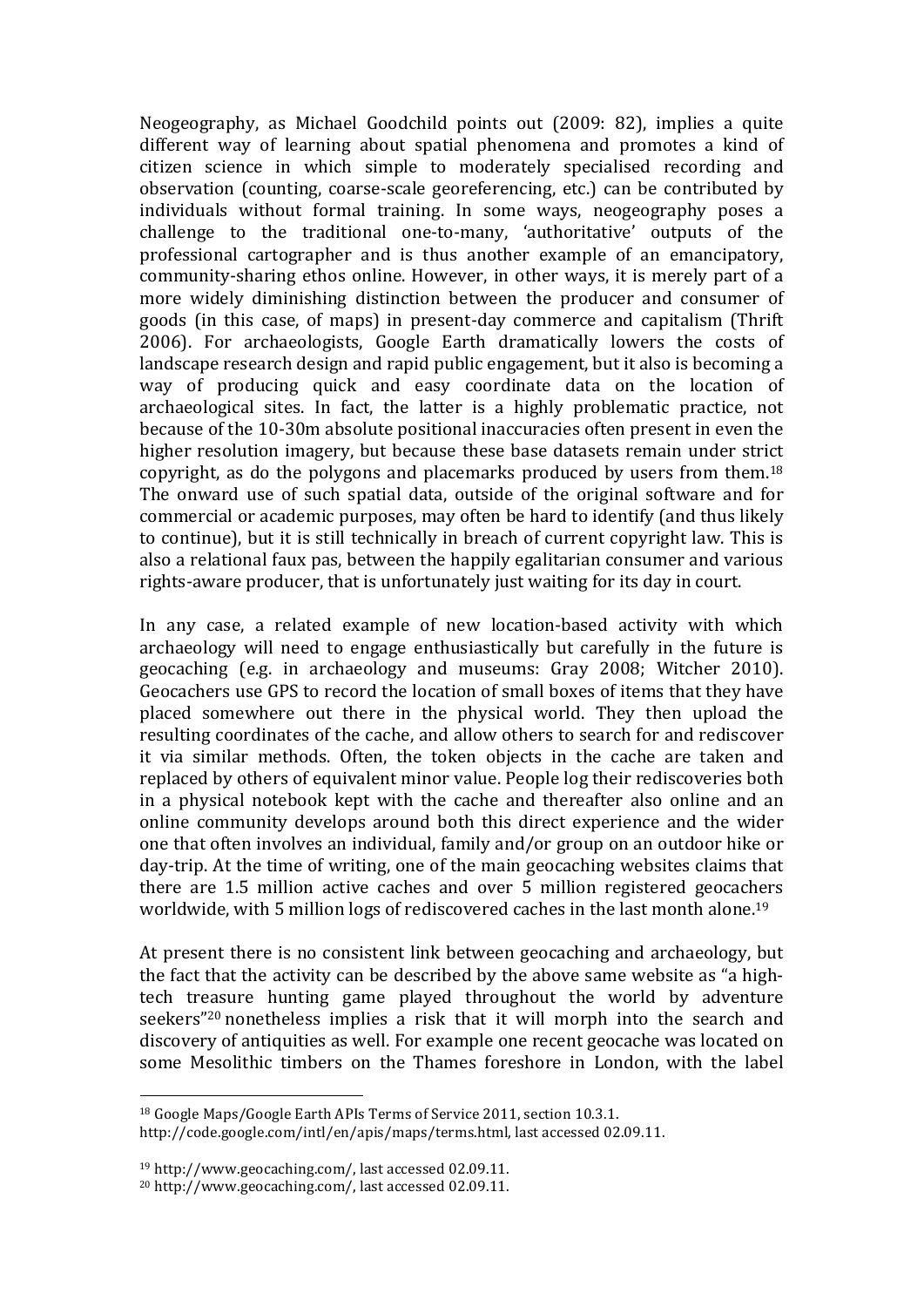'London's Oldest Structure' (GC2MD1B), and interestingly, is now only available to 'premium', paying members of the site. While this is potentially harmless and undoubtedly informative as a destination for visitors, there remains a risk that unregulated visitation, caching and re-caching (whether or not it actually involved excavation of the soil) will be damaging to this kind of fragile archaeological site.

A more positive view is that geocaching also exhibits a very strong turn-taking, reciprocal character that belongs to what Alan Fiske's might term an 'equivalence matching' logic. Such a logic is a generically effective way, in a whole host of social circumstances, to build up trust amongst comparative strangers, and the role of the cache itself, continually replenished by reciprocal gifts, anchors this trust in the physical world. Geocaching also currently has a strong ecologically-aware ethic, so if we can get the formula right, then there are useful ways in which to foster greater archaeological stewardship through such a pastimes despite their superficial 'treasure-hunting' association. A recent initiative by the Museum of London involving a 'Captain Kidd' geocache<sup>21</sup> on the waterfront in London is a step in the right direction, but further projects might to exploit the trust-building structure of such practices to tackle more sensitive archaeological topics that are of importance to professionals, well-informed enthusiasts and the wider public.

In any case, geocaching uses spatial information as a good excuse of an adventurous trip, and its online forums enable discussion before and after the event. At present, it is not however an activity that harnesses location-aware mobile services so remains slightly different from the kinds of activity now involved in 'geo-social networks' (e.g. the act of checking into certain locations via mobile phone, on sites such as FourSquare<sup>22</sup>). For some, the latter kind of total surveillance is a gross violation of personal privacy (e.g. Stallman 2010), for others it is a natural extension of the kinds of location-agnostic online socialising that is already so popular. The opportunities for monetising geo-social life online are huge, with possible rewards of greater advertising money, greater investment or simply greater commercial throughput for more visibly popular destinations. Likewise, there are certainly incentives for archaeologists and museums to fine-tune both their non-commercial (e.g. improved conservation and circulation as a result of location aware visitor studies) and money-spinning activities (e.g. better sponsorship tie-ins based on being able to demonstrate the time-space links between visits to museums/sites and to nearby commercial venues).

A final way in which archaeology is increasingly harnessing location-aware services is through 'augmented reality', in which direct or indirect sensory experience of a real environment is enriched by the addition of computergenerated input via a mobile device (e.g. Jeater, this volume).<sup>23</sup> At present, such an approach is still very much in the traditional top-down mould of

<sup>&</sup>lt;sup>21</sup> http://www.museumoflondon.org.uk/Docklands/Whats-

on/Events/FeaturedEvents/Geocache.htm, last accessed 02.09.11.

 $22$  https://foursquare.com/, last accessed 02.09.11.

<sup>&</sup>lt;sup>23</sup> See also http://www.dead-mens-eyes.org/, last accessed 02.09.11.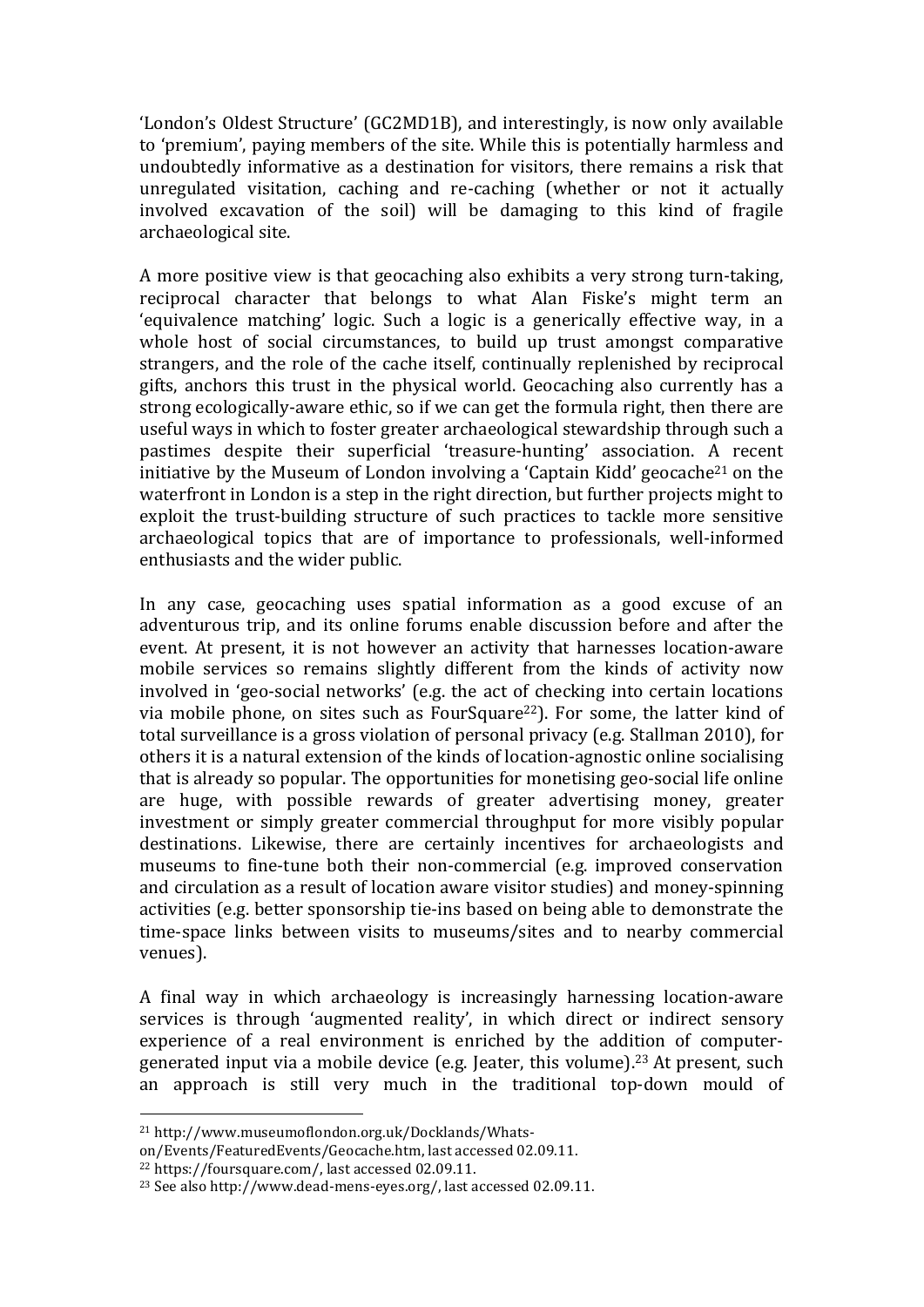'authoritative' digital reconstructions and other institutionally vetted materials that augment the learning experience of the wider public. While this is undeniably powerful outreach method, there are also clearly opportunities to foster wholly freeform community interactions in AR, reciprocal or turn-taking archaeological reconstructions of the same location (e.g. rival interpretations) and/or various kinds of wholly monetised (or simply impact-tallying)  $AR$ venture.

## **6.'Brief'Final'Thoughts**

The above discussion has explored some recent trends in digital, spatial and online archaeology via broader questions of value, authority and sociality. It has sought to provide this wider context in order to debunk ideas that archaeological engagement online will inevitably become wholly egalitarian, even if aspects of this vision remain very attractive. In any case, with its visual and data-rich content, its overlap between the humanities and sciences, and its fundamental need for both expert knowledge and public participation, archaeology is wellplaced to offer a very distinctive contribution to the evolution of 'open' and online communities. We gain much however from carefully thinking through the structure of the social relationships that we wish to foster in these arenas.

## **Acknowledgements**

My thanks to Chiara Bonacchi and Tim Schadla-Hall, for organising two very fruitful seminar series hosted by Centre for Audio-Visual Study and Practice in Archaeology (CASPAR) at the UCL Institute of Archaeology in early 2011. Thanks also to both of them, Don Henson and Stefano Costa for cajoling me into discussing some aspects of spatial and digital archaeology that had not been my focus up to present. Natalie Cohen (Thames Discovery Project) kindly informed me about the geocache linked to the Mesolithic timbers on the Thames foreshore. Thanks also to Lorna Richardson for a variety of useful discussion on the topics mentioned here and for further useful comments from two anonymous reviewers.

## **References**

Anderson, C. 2006. *The Long Tail: Why the Future of Business Is Selling Less of More*. New York: Hyperion.

Anderson, C. 2009a. *Free: The Future of a Radical Price*, New York: Hyperion.

Anderson, C. 2009b. Dear Malcolm: Why so threatened?, *Wired Blog Network*. URL: http://www.longtail.com/the\_long\_tail/2009/06/dear-malcolm-why-sothreatened.html (last accessed 02.09.11)

Appadurai, A. 1986. Introduction: Commodities and the politics of value. In A. Appadurai (Ed.), *The Social Life of Things*: 3–63. Cambridge: Cambridge University Press.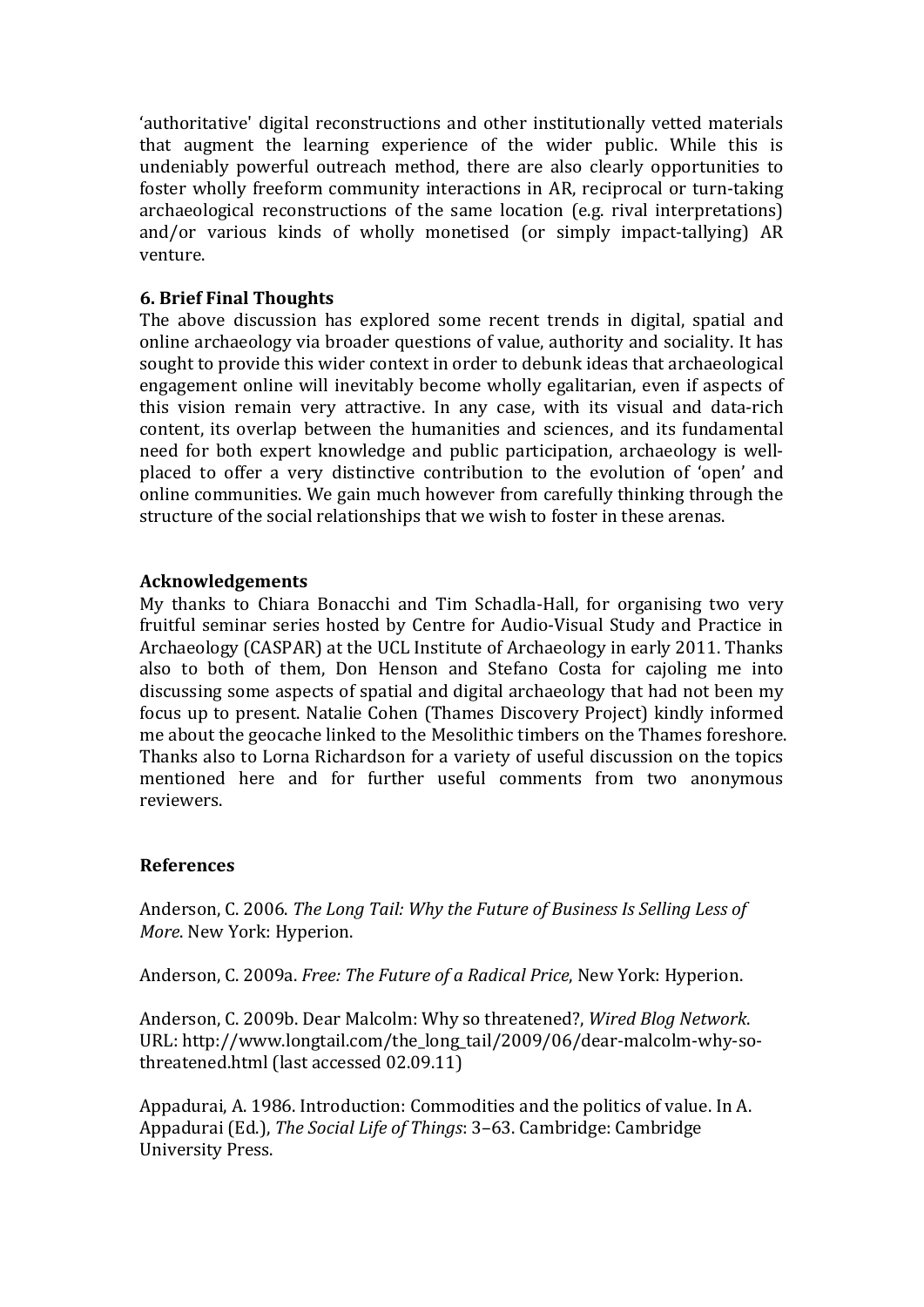Barbrook, R. 1998. The Hi-Tech Gift Economy. *First Monday* 3.12. URL:

http://firstmonday.org/htbin/cgiwrap/bin/ojs/index.php/fm/article/view/631 /552 (last accessed 02.09.11)

Bell, T. and Bevan, A. 2004. *A Survey of GIS Standards for the English Archaeological Record Community*, Report Commissioned by English Heritage URL: http://www.ucl.ac.uk/~tcrnahb/downloads/BellBevan04.pdf (last accessed 02.09.11)

Berdou, E. 2011. *Organization in Open Source Communities. At the Crossroads of the+Gift+and+Market+Economies*,!London: Routledge.

Berry, D. M. 2008. *Copy, Rip, Burn. The Politics of Copyleft and Open Source*, London: Pluto Press.

Bevan, A. 2007. *Stone Vessels and Values in the Bronze Age Mediterranean.* Cambridge: Cambridge University Press.

Bevan, A. 2010. Making and Marking Relationships: Bronze Age Brandings and Mediterranean Commodities, in Bevan, A. and Wengrow, D. (eds.) Cultures of *Commodity Branding.* 35-85. Walnut Creek: Left Coast Press.

Bourdieu, P. 1994. *Distinction: A Social Critique of the Judgement of Taste.* London: Routledge.

Carver, M. 2007. Archaeology Journals, Academics and Open Access, *European Journal of Archaeology* 10.2-3: 135-148.

Castells, M. 2000. *The Rise of the Network Society*, New York: Blackwell.

Coleman, E.G. 2001. High-tech guilds in the era of global capital, *Anthropology of Work Review* 22.1: 28-32.

Crema, E., Bevan, A., Lake, M. 2010. A Probabilistic Framework for Assessing Spatio-temporal Point Patterns in the Archaeological Record, *Journal of Archaeological+Science+*37.5:!1118–1130.

Fiske, A. P. 1991. *Structures of Social Life: The Four Elementary Forms of Human Relations*. New York: The Free Press.

Fiske, A. P. 2004. Four modes of constituting relationships: Consubstantial assimilation; space magnitude, time and force; concrete procedures; abstract symbolism. In N. Haslam (ed.), *Relational Models Theory: A Contemporary* Overview: 61-146. Mahwah, NJ: Erlbaum.

Ghosh, R. 1998. Cooking Pot Markets: An Economic Model for the Trade in Free Goods and Services on the Internet, *First Monday* 3.3.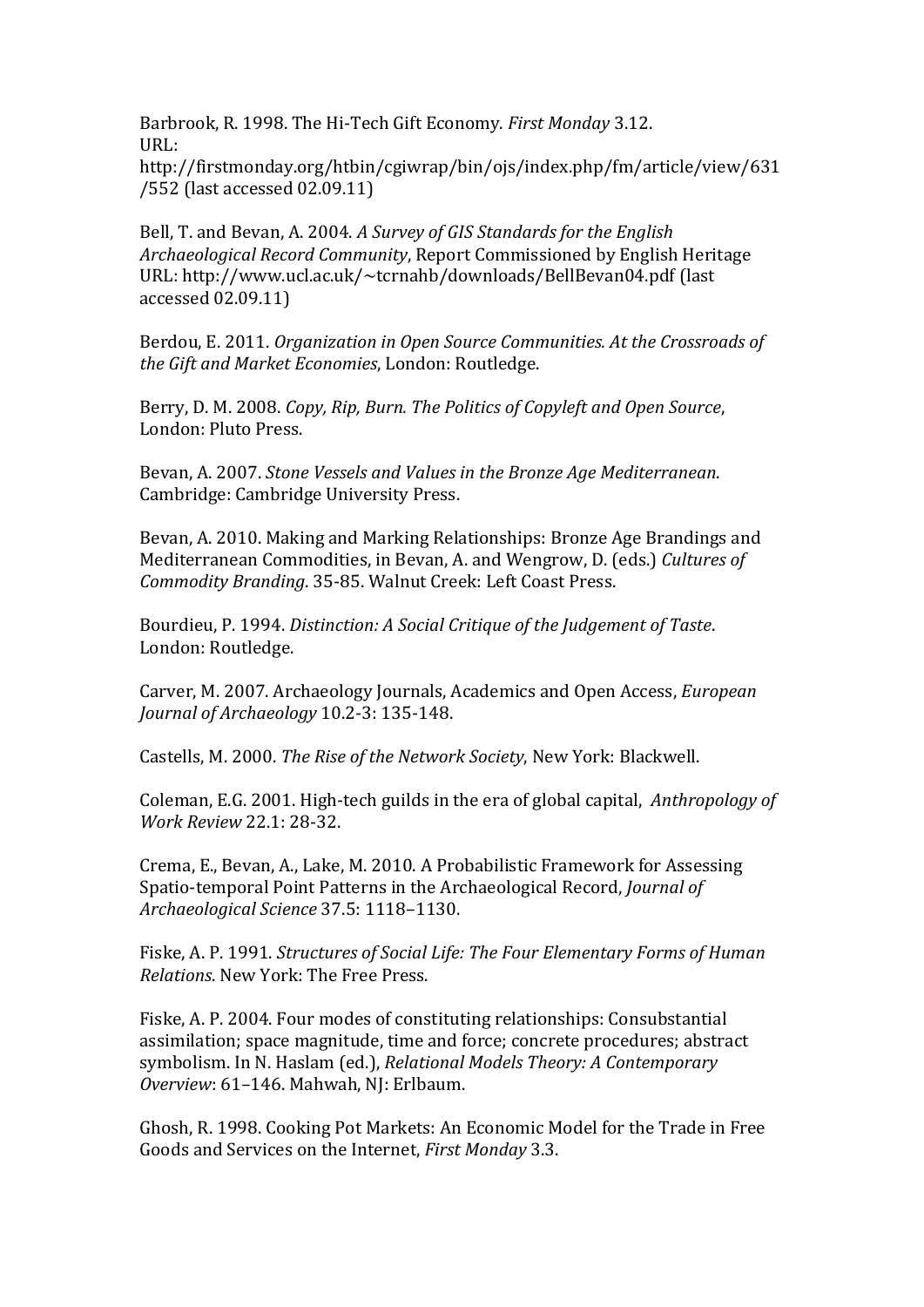Gladwell, M. 2009. Priced to Sell. Is Free the Future? Book review in *New Yorker Magazine* (6 July 2009).

 $URL:$ 

http://www.newyorker.com/arts/critics/books/2009/07/06/090706crbo\_boo ks\_gladwell (last accessed 02.09.11)

Goodchild, M. F. 2009. NeoGeography and the nature of geographic expertise, *Journal of Location Based Services* 3.2: 82-96.

Graeber, D. 2001. *Toward An Anthropological Theory of Value: The False Coin of Our Own Dreams*, New York: Palgrave.

Gray, H.R., 2008. Geo-Caching: Place-Based Discovery of Virginia State Parks and Museums, *Journal of Museum Education* 32.3: 285-292.

Haslam, N. 2004. Research on relational models: An overview. In N. Haslam (ed.), *Relational Models Theory: A Contemporary Overview: 61-146. Mahwah, NJ:* Erlbaum.

Heller, M. 1998. The Tragedy of the Anticommons: Property in the Transition from Marx to Markets, *Harvard Law Review* 111.3: 621-68.

Hodder, I. 1997. Always momentary, fluid and flexible': towards a reflexive excavation methodology, *Antiquity* 71: 691-700.

Kansa, E.C. and S.W. Kansa 2011. Toward A Do-It-Yourself Cyberinfrastructure: Open Data, Incentives, and Reducing Costs and Complexities of Data Sharing, in Kansa, E.C. Kansa, S.W. and Watrall, E. (eds.) *Archaeology 2.0: New Approaches to Communication and Collaboration,* 57-92. Los Angeles: Cotsen Institute of Archaeology.

Kelsey, J. and B. Schneier 1998. Electronic Commerce and the Street Performer Protocol, *The Third USENIX Workshop on Electronic Commerce Proceedings*, USENIX!Press.

URL: http://www.schneier.com/paper-street-performer.html (last accessed 02.09.11)

Kopytoff, I. 1986. The cultural biography of things: Commoditisation as a process. In A. Appadurai (Ed.), *The Social Life of Things: Commodities in Cultural Perspective:* 64–91. Cambridge: Cambridge University Press.

Lake, M.W. Woodman, P.E and Mithen, S.J. 1998. Tailoring GIS Software for Archaeological Applications: an example concerning viewshed analysis, *Journal of Archaeological Science 25: 27-38.* 

Lanier, J. 2010. *You Are Not a Gadget*, New York: Alfred A. Knopff.

Magnus, P.D. 2009. On trusting Wikipedia, *Episteme* 6.1: 74-91.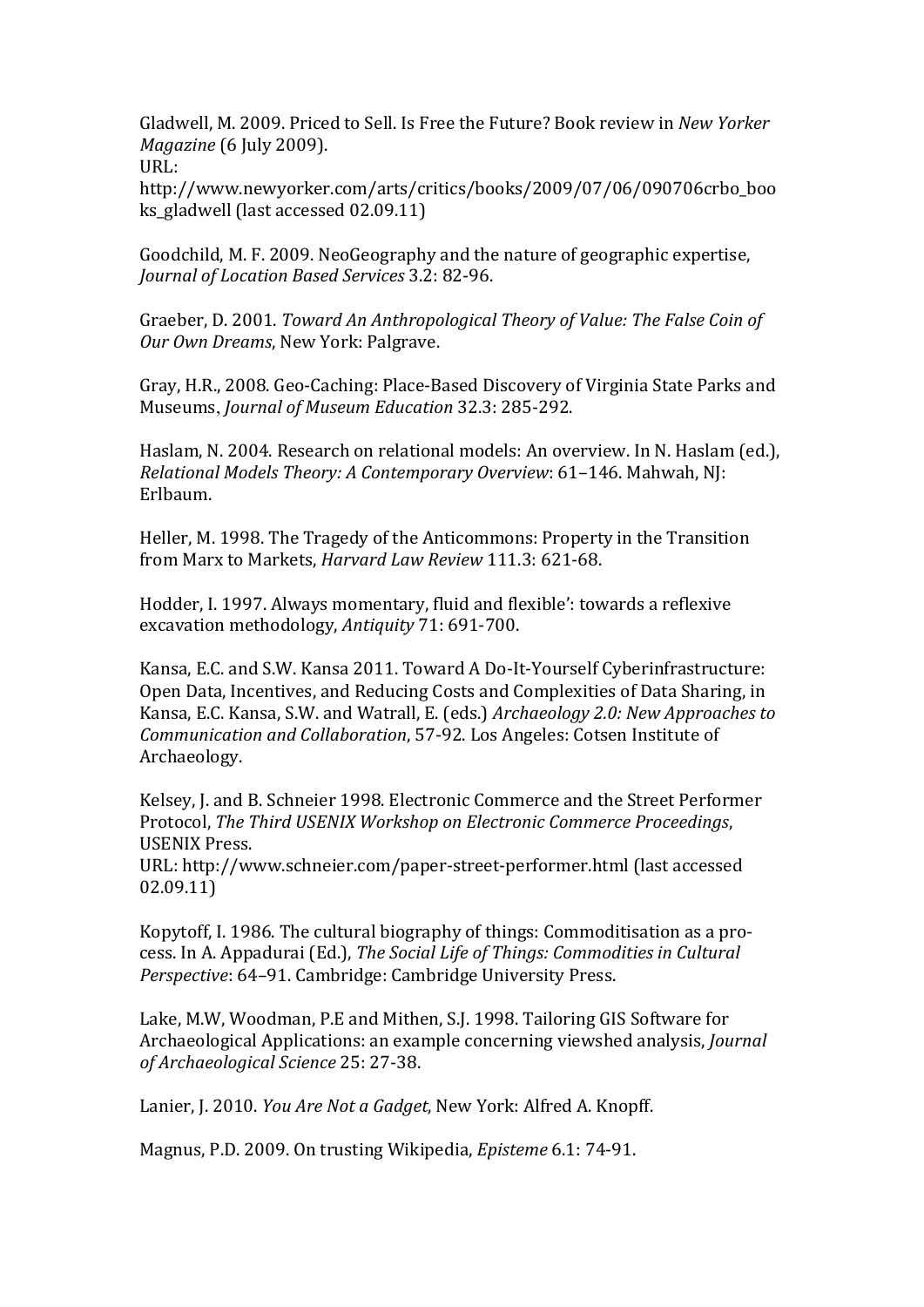McGraw, A.P. and P.E. Tetlock. 2005. Taboo trade-offs, relational framing, and the acceptability of exchanges. *Journal of Consumer Psychology* 15:2–15.

Miller, D. 2008. The uses of value. *Geoforum* 39: 1122-32.

Morozov, E. 2011. *The Net Delusion. The Dark Side of Internet Freedom*, New York: Public!Affairs.

Nafus, D., Leach, J. and B. Kriege 2006. *Free/Libre and Open Source Software Policy Support – Gender: Integrated Report of Findings*, University of Cambridge (European Commission Report).

URL: http://www.flosspols.org/deliverables/FLOSSPOLS-D16-Gender Integrated Report of Findings.pdf (last accessed 02.09.11)

O'Neil, M. 2009. *Cyber Chiefs: Autonomy and Authority in Online Tribes*, New York: Pluto Press.

Parcak, S. 2009. *Satellite Remote Sensing for Archaeology*, London: Routledge.

Pinker, S., Nowak, M.A. and J.J. Lee. 2008. The logic of indirect speech. *Proceedings of the National Academy of Sciences* 105: 833–38.

Raymond, E.S. 1998. *The Cathedral and the Bazaar: Musings on Linux and Open Source by an Accidental Revolutionary*, Sebastopol, CA: O'Reilly Media.

Richards, J., Jeffrey, S., Waller, S., Ciravegna, F., Chapman, S. and Z. Zhang 2011. The Archaeology Data Service and the Archaeotools Project: Faceted Classification and Natural Language Processing, , in Kansa, E.C. Kansa, S.W. and Watrall, E. (eds.) *Archaeology 2.0: New Approaches to Communication and Collaboration*, 31-56. Los Angeles: Cotsen Institute of Archaeology.

Simmel, G. 1900. A chapter in the philosophy of value. *American Journal of Sociology*!5:179–86.

Söderberg, J. 2008. *Hacking Capitalism. The Free and Open Source Software Movement, New York: Routledge* 

Stallman, R.M. 2009. Why 'open source' misses the point of free software, *Communications of the ACM* 52.6: 31-33.

Stallman, R.M. 2010. Is digital inclusion a good thing? How can we make sure it is? *IEEE Communications Magazine* 48: 112-118.

Steinmueller, W.E. 2005. Cyberspace markets, social capital and trust, in R. Mansell and B.S. Collins (eds.) *Trust and Crime in Information Societies*, 431-441. Cheltenham: Edward Elgar.

Thrift, N. 2006 Re-inventing invention: new tendencies in capitalist commodification, *Economy and Society* 35.2: 279-306.